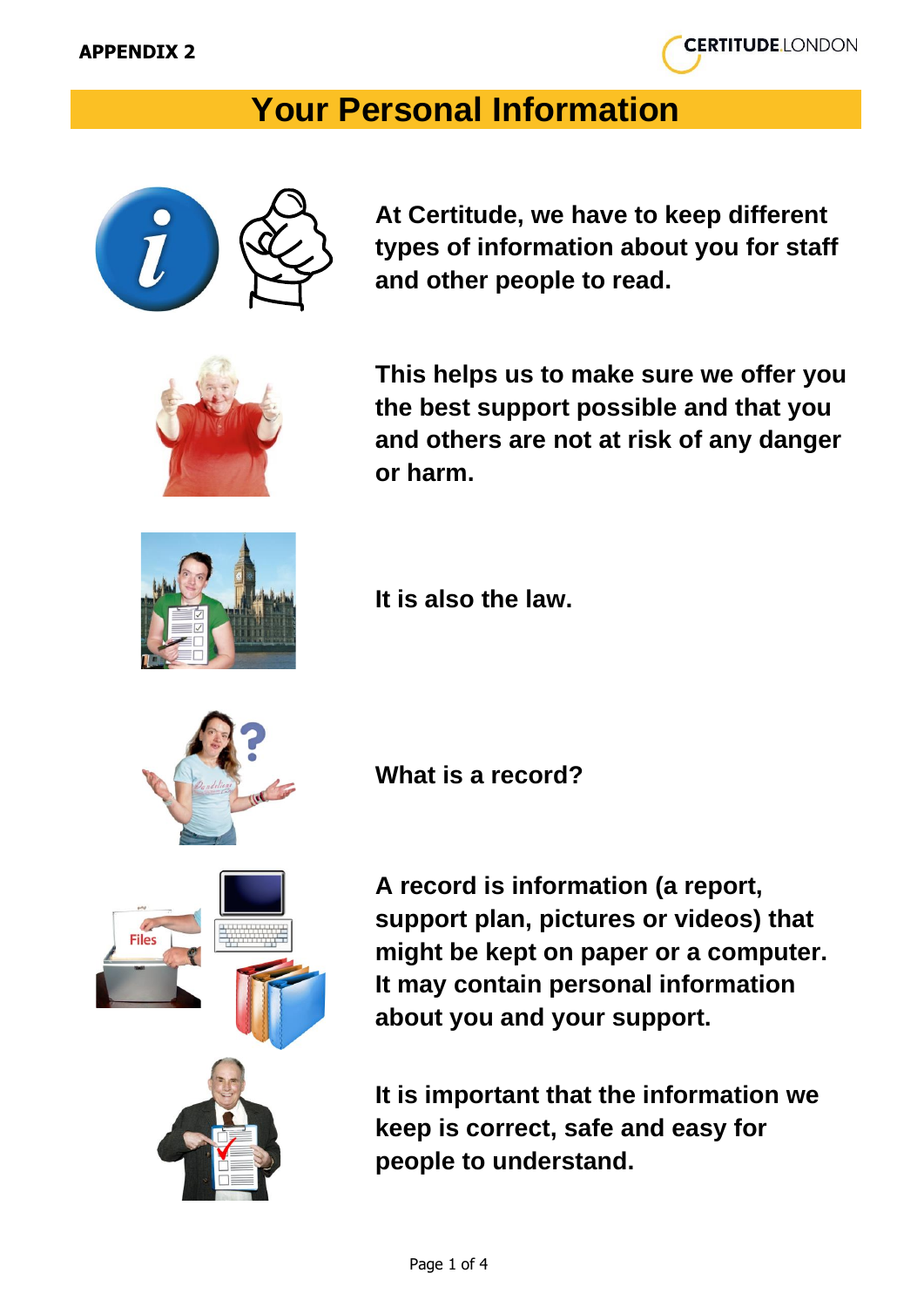



**How do I know that the records about me are kept safe?**



**We are legally required to make sure information about you is kept locked in a safe place so other people can't see it.**



**If you would like to know where information is stored about you, you can ask a member of staff who can tell you.**



**Can I see the information that is stored about me?**

**Yes you can. If you want to see all of it, you have to write to us asking to see it. The team that supports you can explain how to do this.**



**We have to show you your records within 1 month.**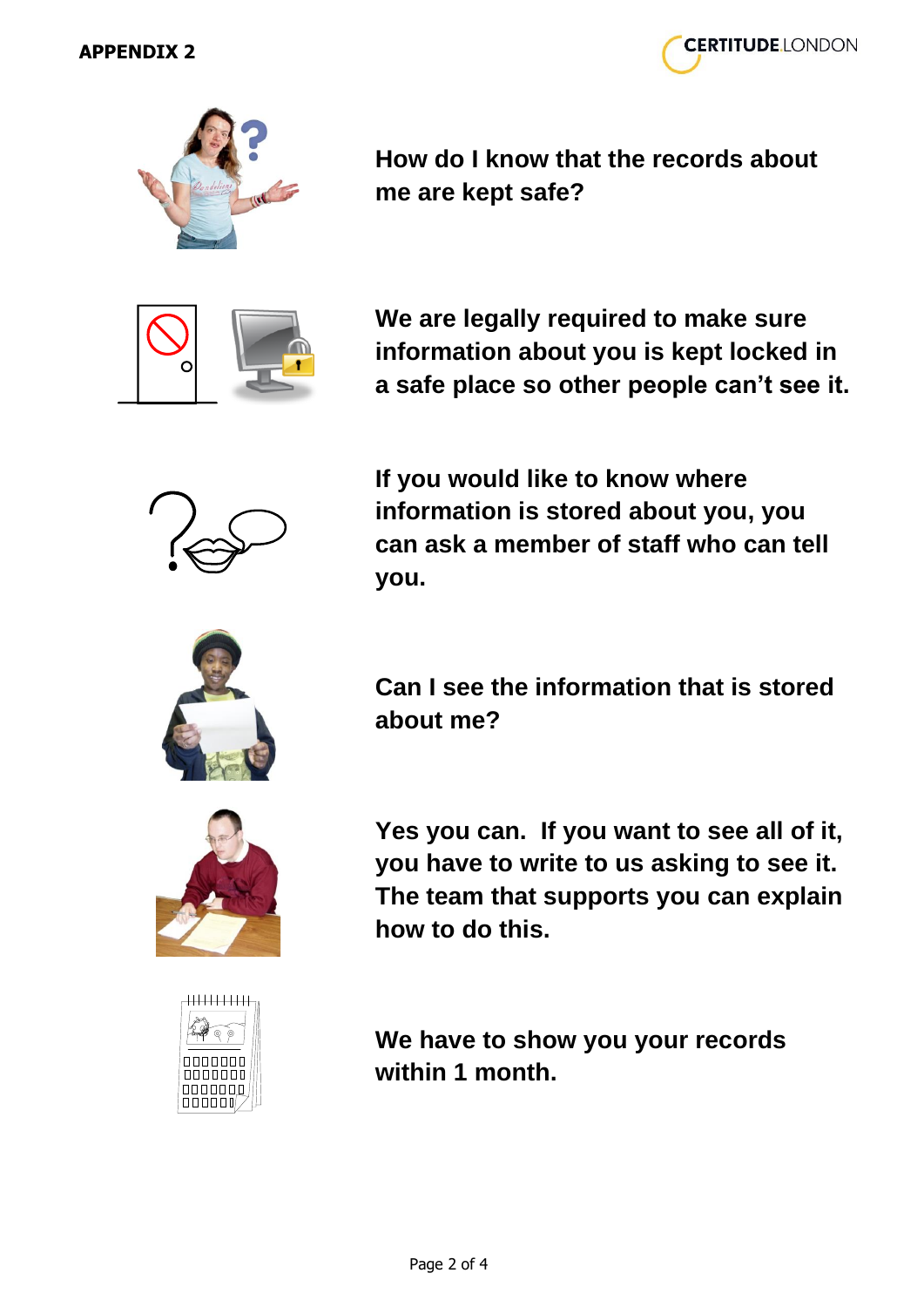



**What if I need help to write a letter?**

**Staff or your family members/advocate** 

**You would need to sign it though.**

**can help you write a letter if you need it.** 



**What if I need help to understand the information that is written about me? I might want help from my family member or advocate.**

**You would need to write to the us saying that you give permission for the family member or advocate to see the information before we can give it to them.**

**This is to protect you, ensuring information about you is not being given to the wrong person, or without your permission.**



**There is some information that the organisation will collect that may help us improve the services we provide.**